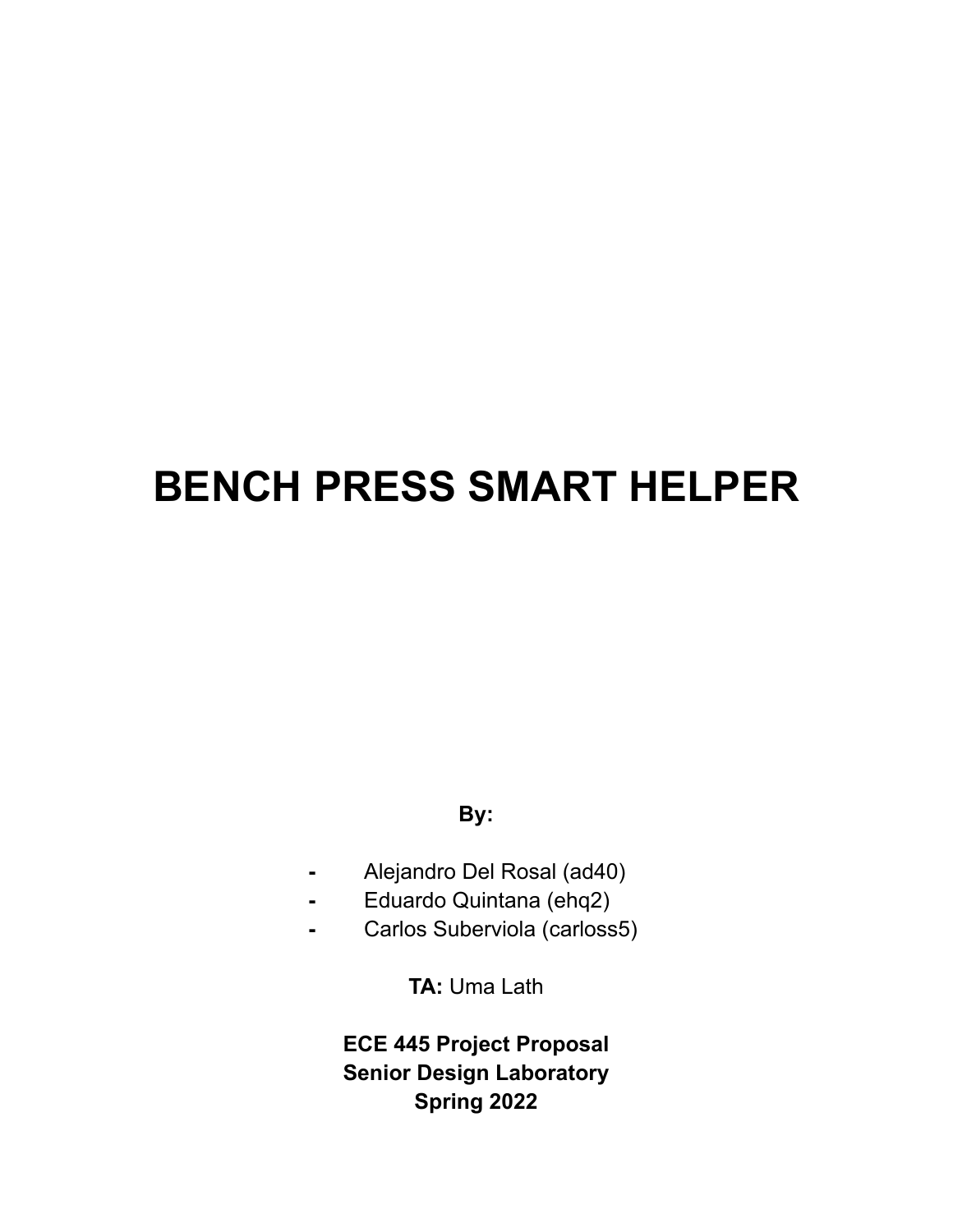# **Table of Contents**

| 1. Introduction |  |
|-----------------|--|
|                 |  |
|                 |  |
|                 |  |
|                 |  |
|                 |  |
|                 |  |
|                 |  |

## **2. Design**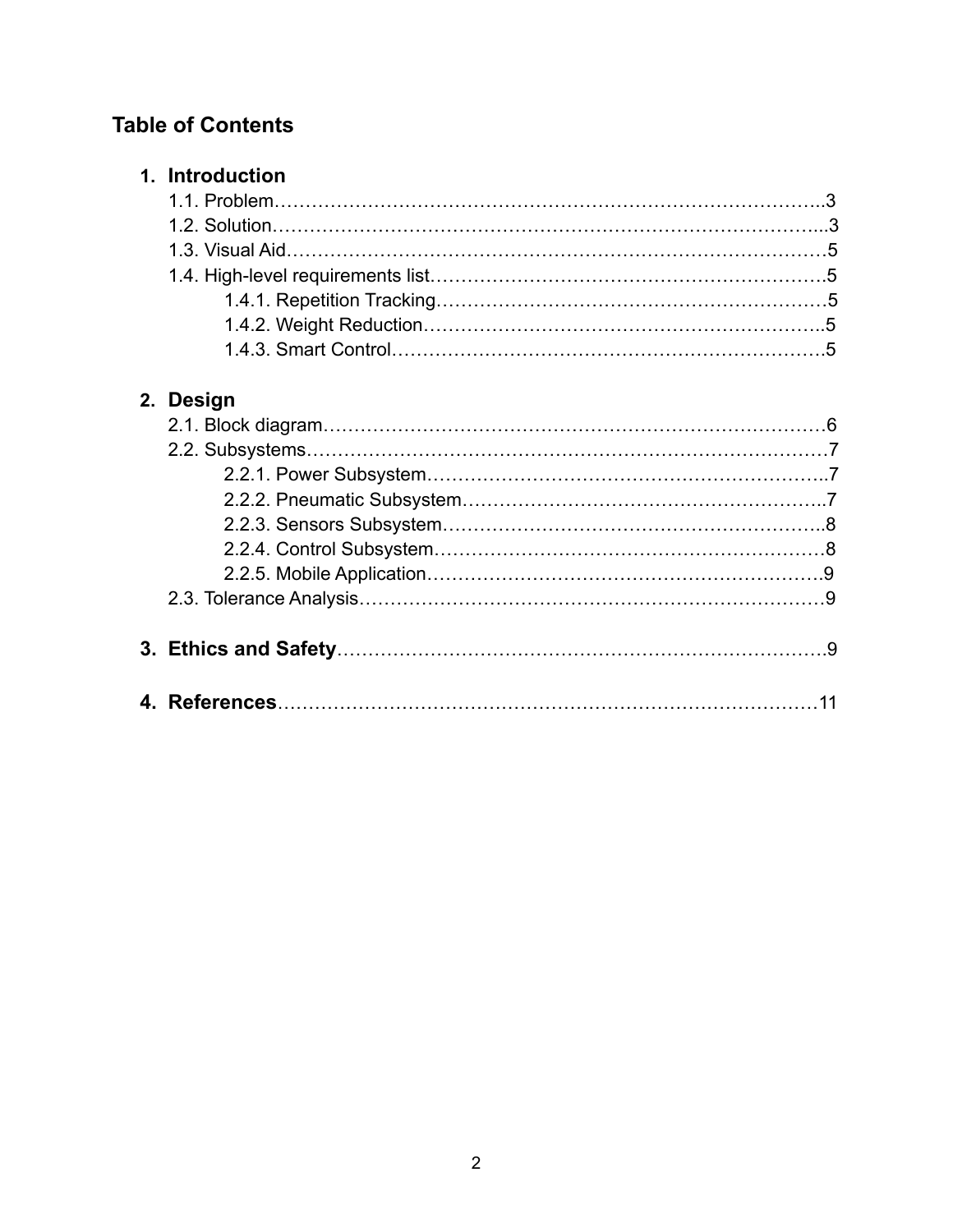## **1. Introduction**

#### **1.1. Problem**

The bench press is by default the best compound exercise to build the chest, triceps and shoulders. It is also the powerlifting exercise to which more injuries are attributed to. A recent study conducted over sub-elite to elite powerlifters showed that up to 46 % of their injuries were caused by the bench press [1], accounting for almost half in some athletes. In order to avoid damage and be able to work out the chest and shoulders, one tends to either lower the intensity of the bench press, or choose other exercises that are not as prone to causing injuries. However, this is far from ideal, as other practices and movements do not encompass all the benefits of the bench press; and clearly, performing this exercise at half intensity does not optimize growth and strength in any way.

Aiming to perform the bench press with a good intensity, one ends up seeking external help, which generally comes from other people at the gym, and is usually deficient and very inconsistent. Aside from this, it is very important to track everything we do during our workouts with numbers, and unpredictable and unstable help from other people is unquantifiable. Furthermore, even if there are individuals who can provide good and consistent aid, it is still not ideal to rely on people to have a good workout at all. Finally, when performing the bench press with a certain amount of weight, going to failure does not necessarily mean not being able to complete more repetitions with the allocated weight. A few more repetitions can always be squeezed out with some help, and that extra effort is essential in maximizing muscle use. Our aim is to guarantee the possibility of putting that extra effort with customized, quantifiable help.

#### **1.2. Solution**

Our design will solve three issues: the first one, the reliance on another person when performing the bench press with good intensity and minimized risk of injury; the second one, the unquantifiability and inconsistency of human help; the third one, the inability of going to failure without having to stop performing the exercise, lowering the weight, and going at it again.

We aim to create a smart machine that solves all of these problems at once. Our solution will simulate the role of the 'spotter' in a more sophisticated and complete way. The spotter is the person at the gym who helps another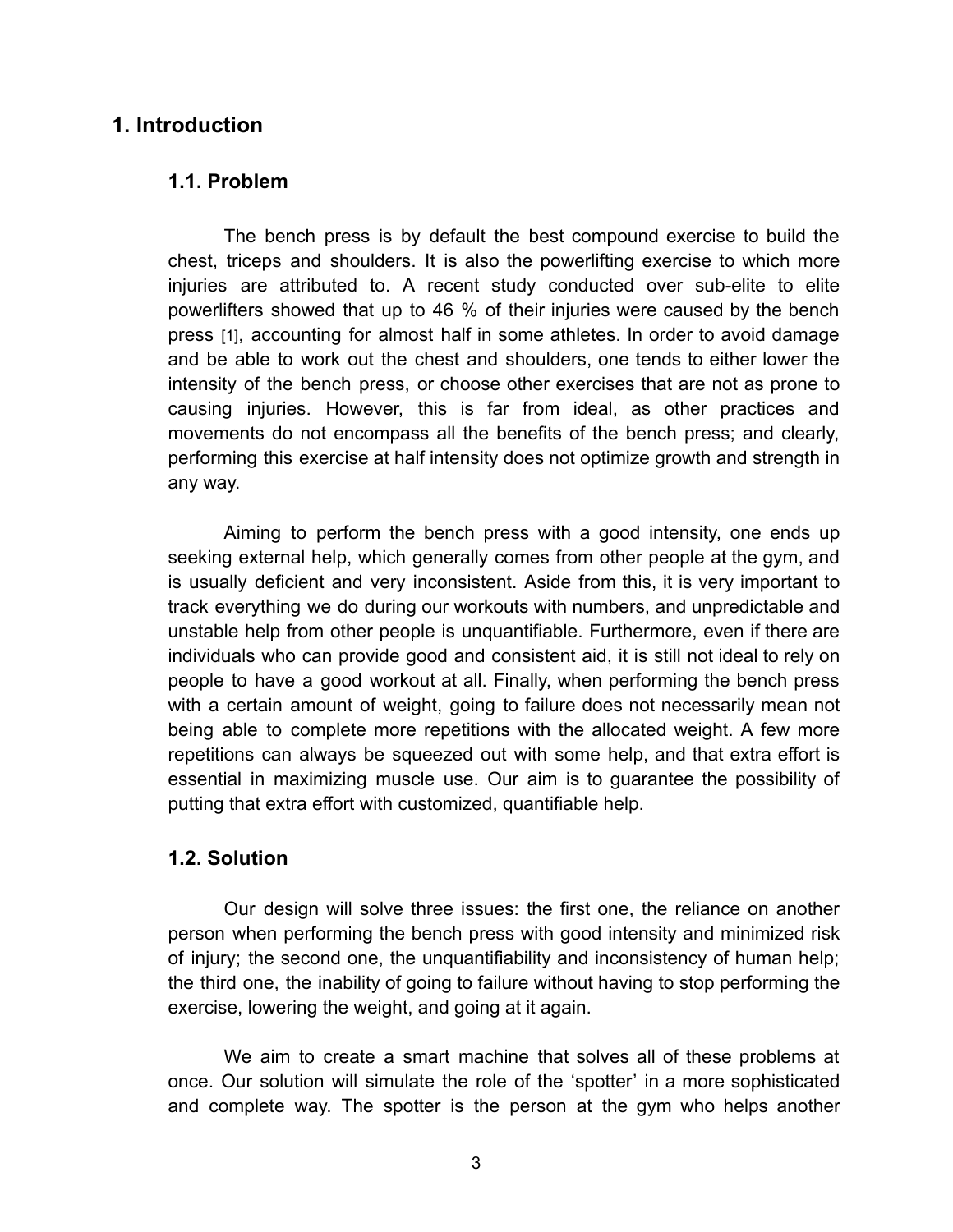perform an exercise; their task is to actively follow the motion of the lifter, correct any mid-exercise misforms, and ultimately, provide an extra hand for the person to lift the weights. However, unlike a real spotter, our system will be able to accurately control the amount of help it delivers, when it delivers it, and for how long.

Our idea is that the lifter, prior to performing the bench press, inputs the amount of weight he or she will move, the repetitions to be performed, and how much help is desired during which repetitions. Say, the person wants to lift forty-five pounds, and is generally able to perform eight repetitions with that weight without help; if he or she wants to perform two more repetitions (ten in total) with ten percent less of the weight, he or she should specify that to the system; the machine will track the movement, and on the ninth repetition, a canceling force will be applied to lay off the specified amount of weight. This will help the lifter maximize muscle use and go to failure in a safe manner. Our other idea is that the machine is able to detect imminent failure: if the lifter has not been able to move the weight for a certain amount of time, a signal will be sent to the force-exerting mechanism, and the entire weight will be lifted.

The first goal of our project is to help the lifter minimize the possibility of getting injured; The second goal of our project is to help the lifter maximize muscle use by providing a controlled, specified amount of help.

The weight-canceling force will be exerted by two pneumatic cylinders, each placed below opposite ends of the barbell, and the amount of force they apply on the barbel will be regulated by a microcontroller.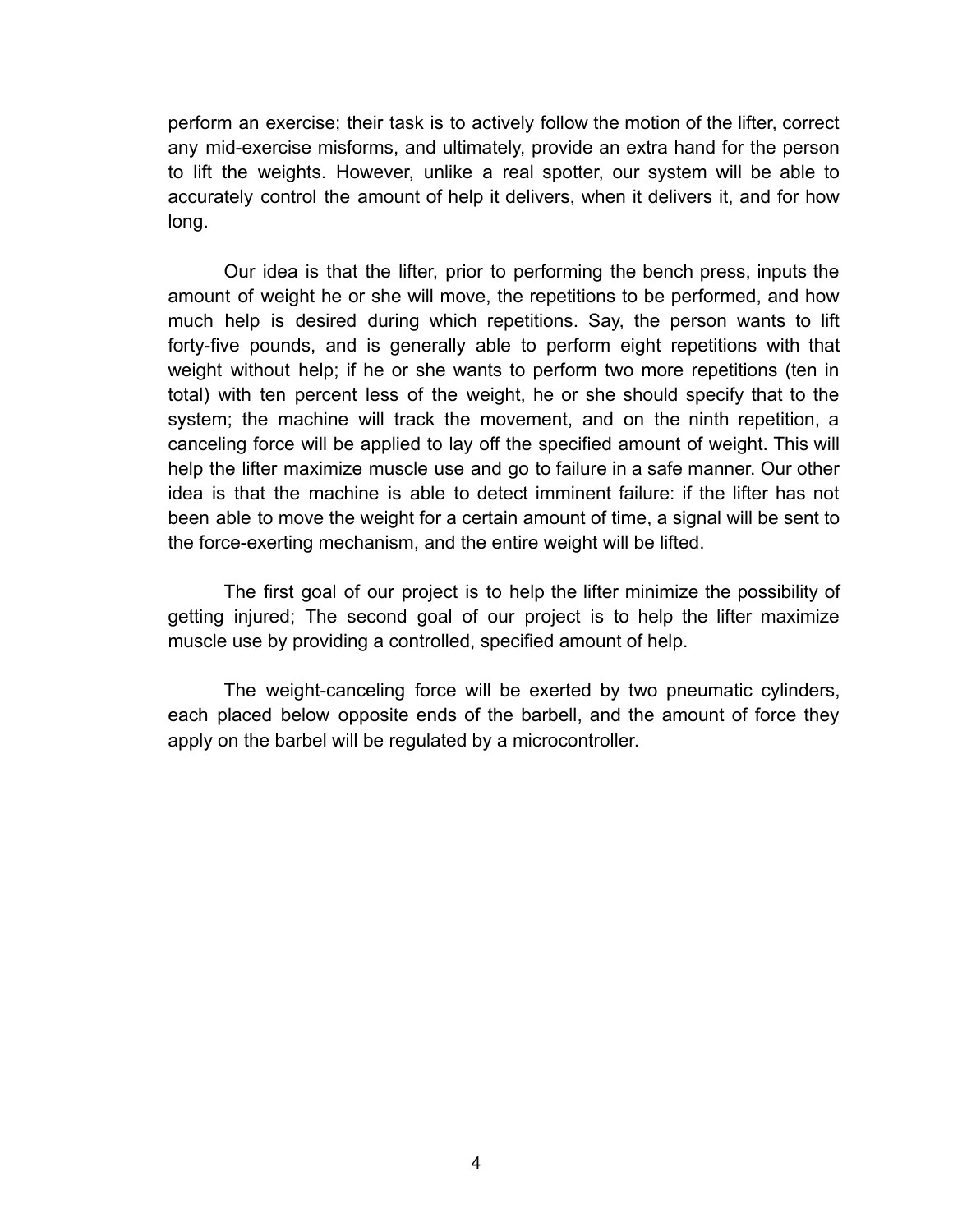#### **1.3. Visual Aid**



## **1.4. High-Level Requirements List**

## **1.4.1. Repetition Tracking**

Our system must be able to follow the motion of the barbell and successfully track repetitions performed by the lifter.

#### **1.4.2. Weight Reduction**

Our design must be able to help the lifter by laying off the specified amount of weight from the barbell. The amount will be given in the form of a percentage. There will be two pneumatic cylinders that apply a constant force upwards to each side of the barbell. The amount of force it applies will be specified by the lifter previously.

#### **1.4.3. User Control**

Our system will be externally controlled. The lifter will input the amount of repetitions he or she wants to perform, and then specify on which of those repetitions he or she wants help, and how much.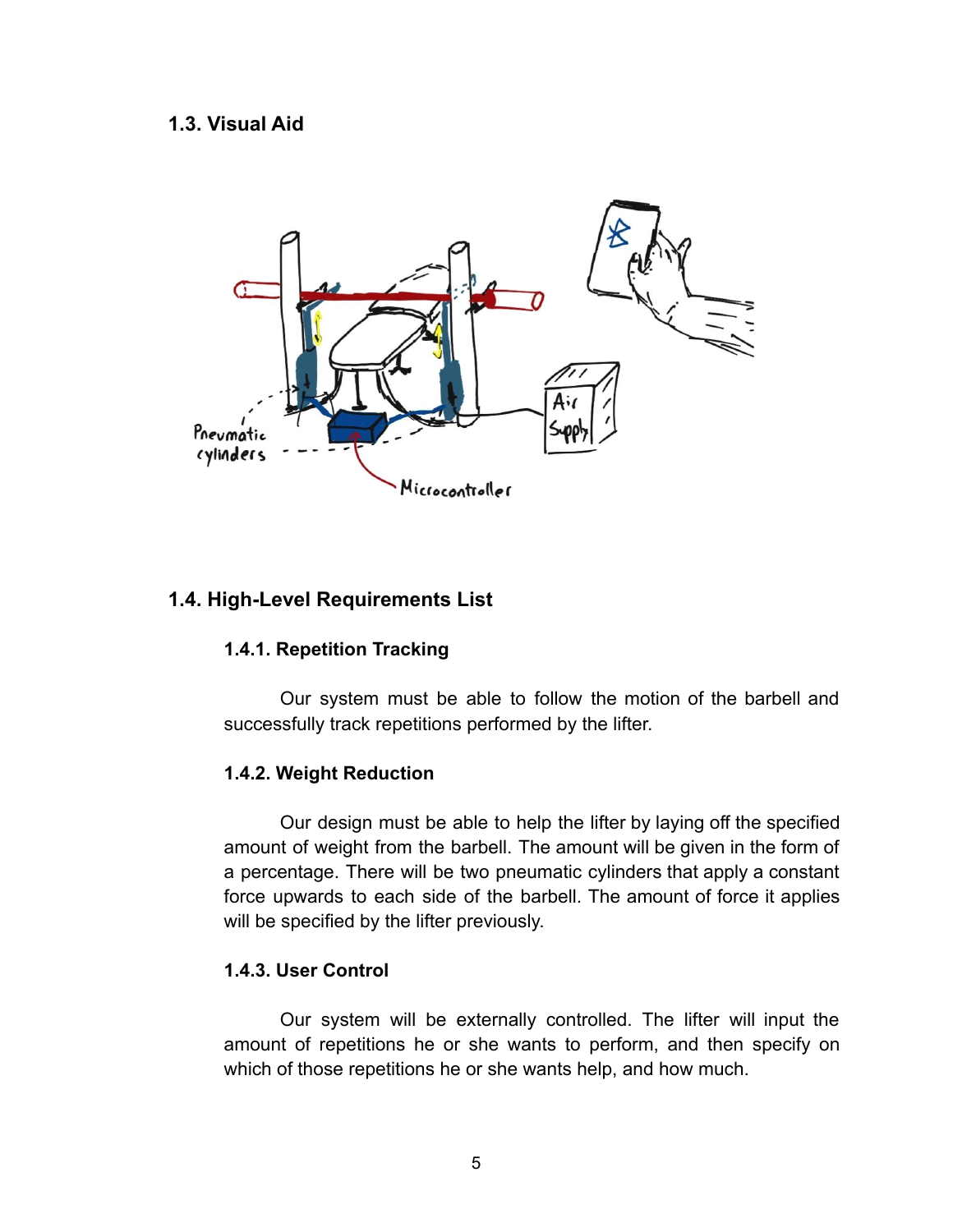# **2. Design**

## **2.1. Block Diagram**

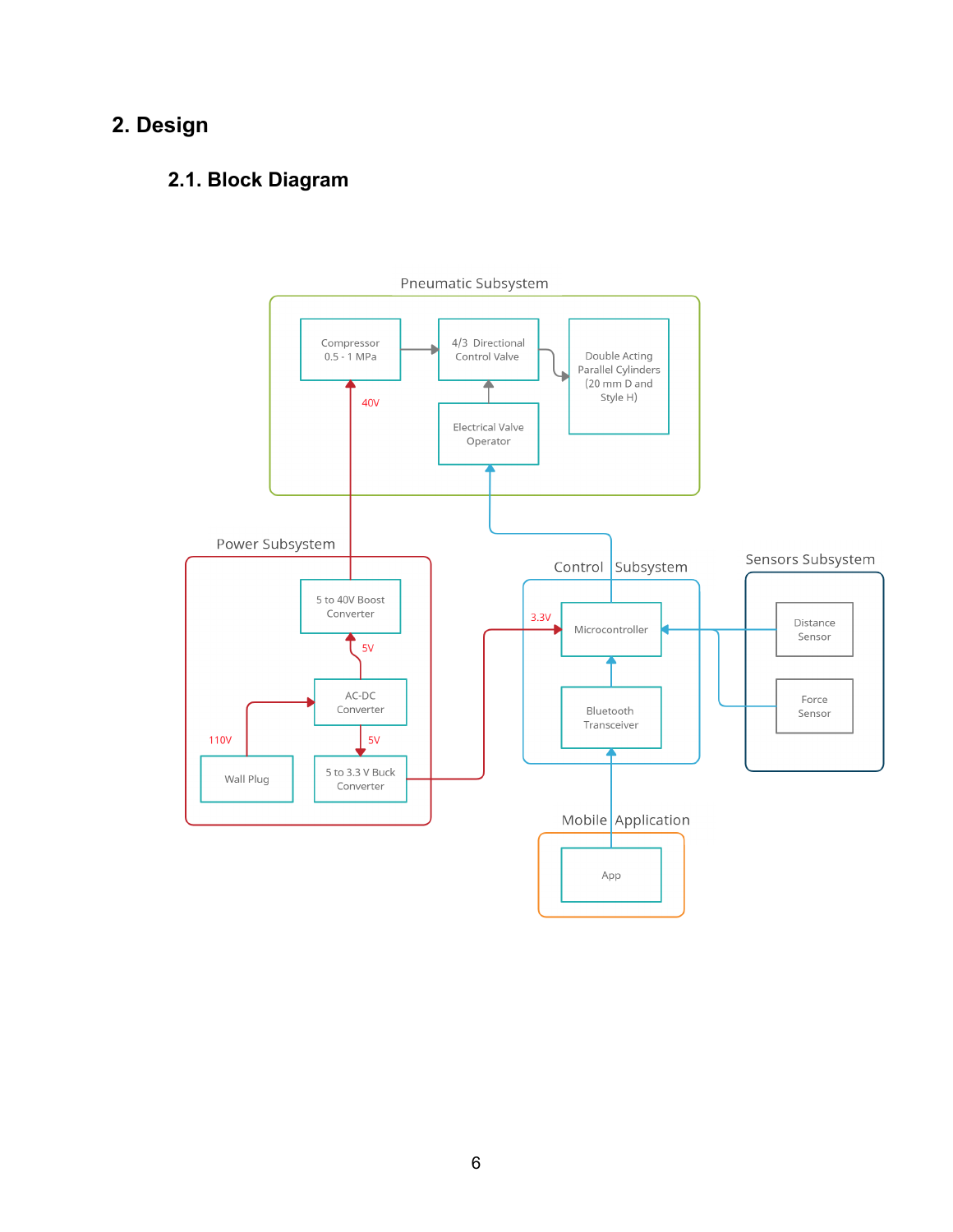## **2.2. Subsystem Overview & Requirements**

## **2.2.1. Power Subsystem**

This subsystem will be in charge of regulating the power that goes into each component of our design. It consists of:

- Wall Outlet: starting point of our power supply; will provide around 1800 W of power at 120 V from the grid.
- AC-DC Converters: will convert the voltage supplied by the wall outlet from AC to DC through a IRM-10-5 converter which supplies adequate voltage and is reasonably efficient.
- DC-DC Converters: given the different needs of the systems and control unit, they will be powered using LT3467/LT3467A (boost) and LM2576-5.0WU (buck) converters to prevent component damage due to voltage fluctuation.

## **2.2.2. Pneumatic Subsystem**

The force upon the barbell will be exerted by two pneumatic cylinders, one on each end. This subsystem will be in charge of exerting the physical force on the barbell and be able to move it upwards. The decision of using this mechanism is based on a study of the Milwaukee School of Engineering **[2]** Its requirements are:

- Pneumatic Cylinders: most commercially available pneumatic cylinders are equipped with a 20 mm bore diameter, which is more than enough for our purposes. The one that would fit our needs the most would be Double Acting Style H Cylinders.
- Compressed Air Supply: powers the pneumatic cylinders; ideally found in university laboratories. To achieve the desired force of 45 Pound-Force (which is the weight of an olympic barbell), the pneumatic piston needs to operate under a pressure of 0.637 MPa. Most cylinders available can operate under up to 1 MPa.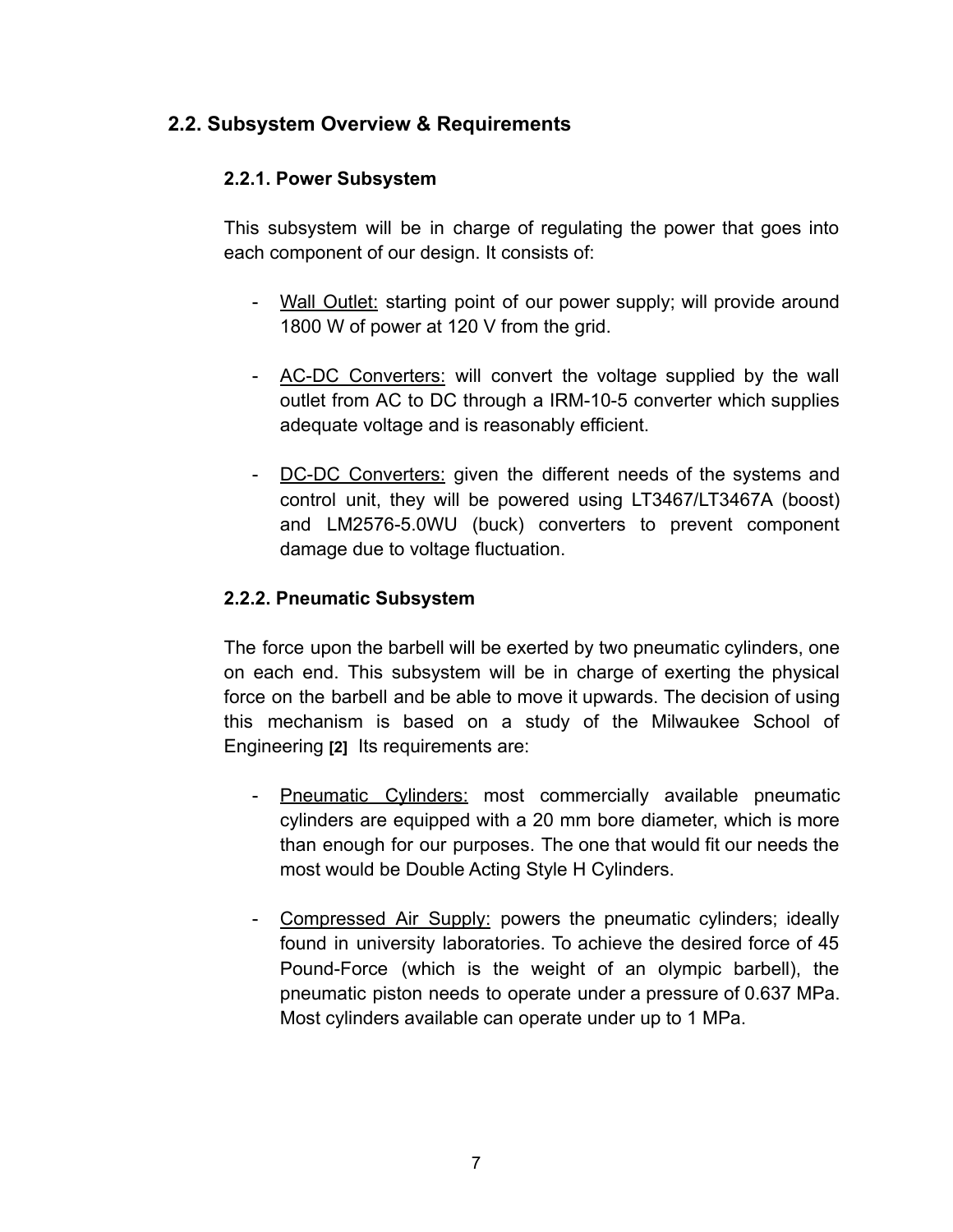- 4/3 Directional Control Valve: in order to be able to expand, retract and keep our cylinders at a stationary position, a 4/3 Electrical Controlled DCV would meet our requirements.

### **2.2.3. Sensors Subsystem**

The sensors subsystem will be in charge of sending the electrical signals that generate the data to be processed by the microcontroller. Its component and requirements are:

- Distance Sensors: sharp, long range infrared sensors that actively measure distance and output an analog voltage proportional to a specific target's range. An affordable and suitable option for our design is the Sharp GP2Y0A710YK0F Long Range IR Distance Sensor **[3]**, which has a working range of 100 cm to 550 cm. Ideally we would prefer to use sensors like the SP1-25 Wire Position Transducer; however, that option seems far-fetched since it is way beyond our given budget.
- Force Sensor: provides constant feedback of how much weight the machine is lifting when it is operating (a way of comparing how much weight is falling over the pneumatic sensors vs how much the person is actually lifting). A proper sensor is the FlexiForce™ A301 Sensor **[4]**. The dynamic range of this force sensor can be modified by changing the drive voltage and adjusting the resistance of the feedback resistor. The sensors are available in three force ranges: Low 4.4 N (0 - 1 lb), Medium 111 N (0 - 25 lb) and High 445 N (0 - 100 lb).

## **2.2.4. Control Subsystem**

This subsystem will be in charge of retrieving and analyzing the data from the sensors subsystem, and sending back information to the pneumatic subsystem. It consists of

- Microcontroller: 16-bit dsPIC microcontroller; receives the data sent from all sensors and inputs, and tells the pneumatic subsystem at what pressure it should operate to exert the required amount of force over the barbell.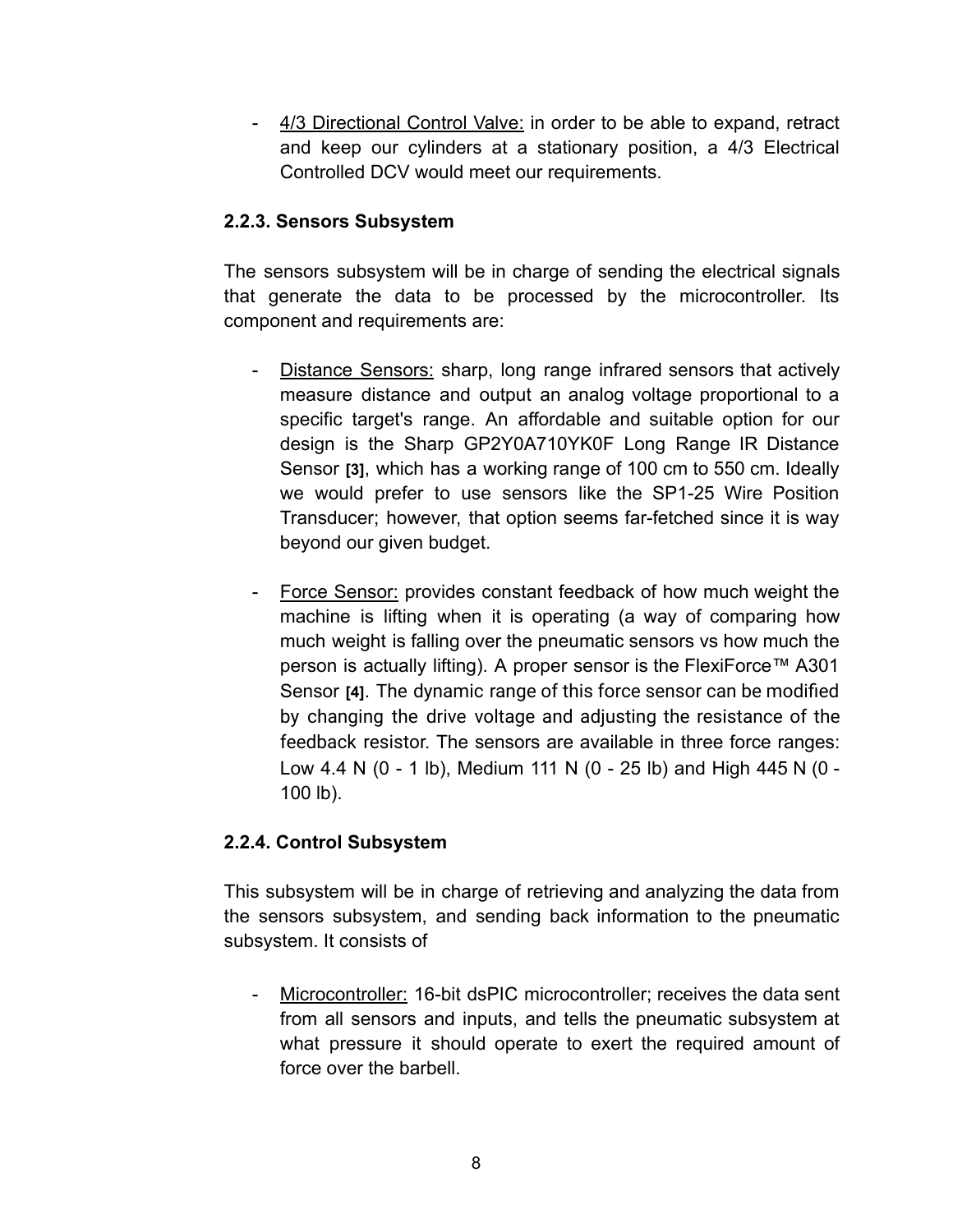Bluetooth Transceiver: establishes communication between the user's phone and the microcontroller of our system. It will receive the desired number of repetitions to be performed without support and also enable/disable the emergency activation system.

### **2.2.5. Mobile Application**

A mobile application with a simple design and very manageable. It will be used as a controller device where the user will select the mode he wants the smart helper to perform. Moreover, if the pre-election mode is chosen, the application will ask the user the number of repetitions and the intensity of the help prior to the exercise. This application will be connected via Bluetooth to the bench press helper.

## **2.3. Tolerance Analysis**

One of the most challenging tasks of our project is integrating the two position sensors in the most accurate way possible. The sensors we are planning to use have a working range of 100 to 550 centimeters. An imprecise placement of them will lead to incorrect readings of the microprocessor about the distance between the barbell and the user. If this happens, the microprocessor might send a signal to the machine to start acting when it is not supposed to. Or in a worse scenario, it will send a signal to one cylinder sooner than it does to the other one. This will probably end up in an incorrect execution of the exercise, or even worse, in injuries.

## **3. Ethics and Safety**

As stated in the IEEE Code of Ethics I.1: "to hold paramount, the safety, health, and welfare of the public, to strive to comply with ethical design and sustainable development practices, to protect the privacy of others, and to promptly disclose factors that might endanger the public or the environment" **[5]**. One of our main objectives is to reduce the risk of injury during the exercise. Therefore, the development of a secure and safe design will be a priority in our project.

According to the ACM Code of Ethics and Professional Conduct 1.3: "Honesty is an essential component of trustworthiness. A computing professional should be transparent and provide full disclosure of all pertinent system capabilities, limitations, and potential problems to the appropriate parties."**[6]** Since our project involves the user's physical integrity, we are aware of the need to warn and report about the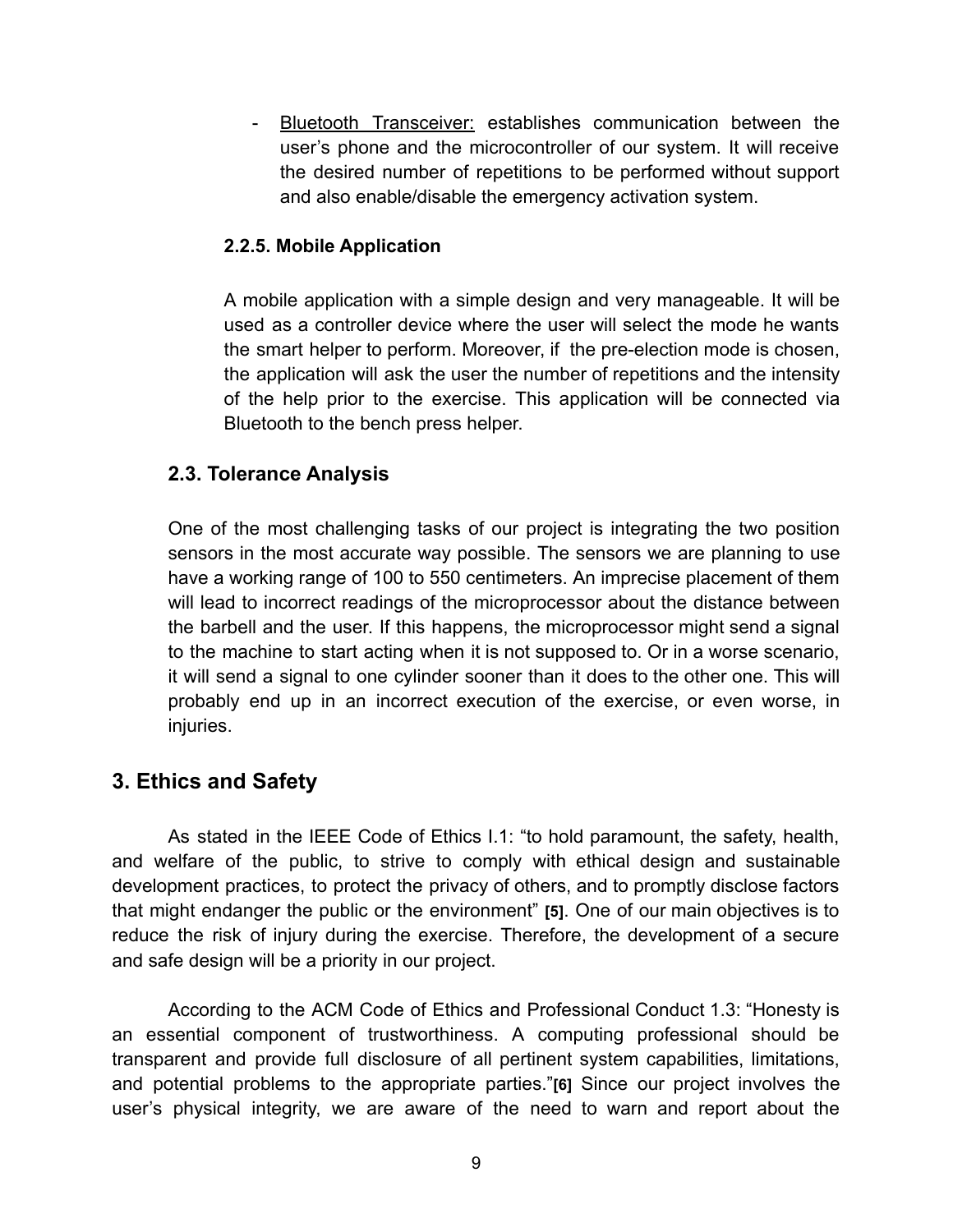limitations of our product. We will not consent to false statements about the capabilities of our system. More specifically, we will inform users about the maximum weight our machine can lift safely, including and considering a safety coefficient.

Finally, regarding group members and other students' safety, we will strictly follow the rules of the laboratory while working there. We will always wear the required protective gear. We will work dutifully and responsibly. We will never question lab policies, and condone activities such as working alone or taking food or drinks into the lab space.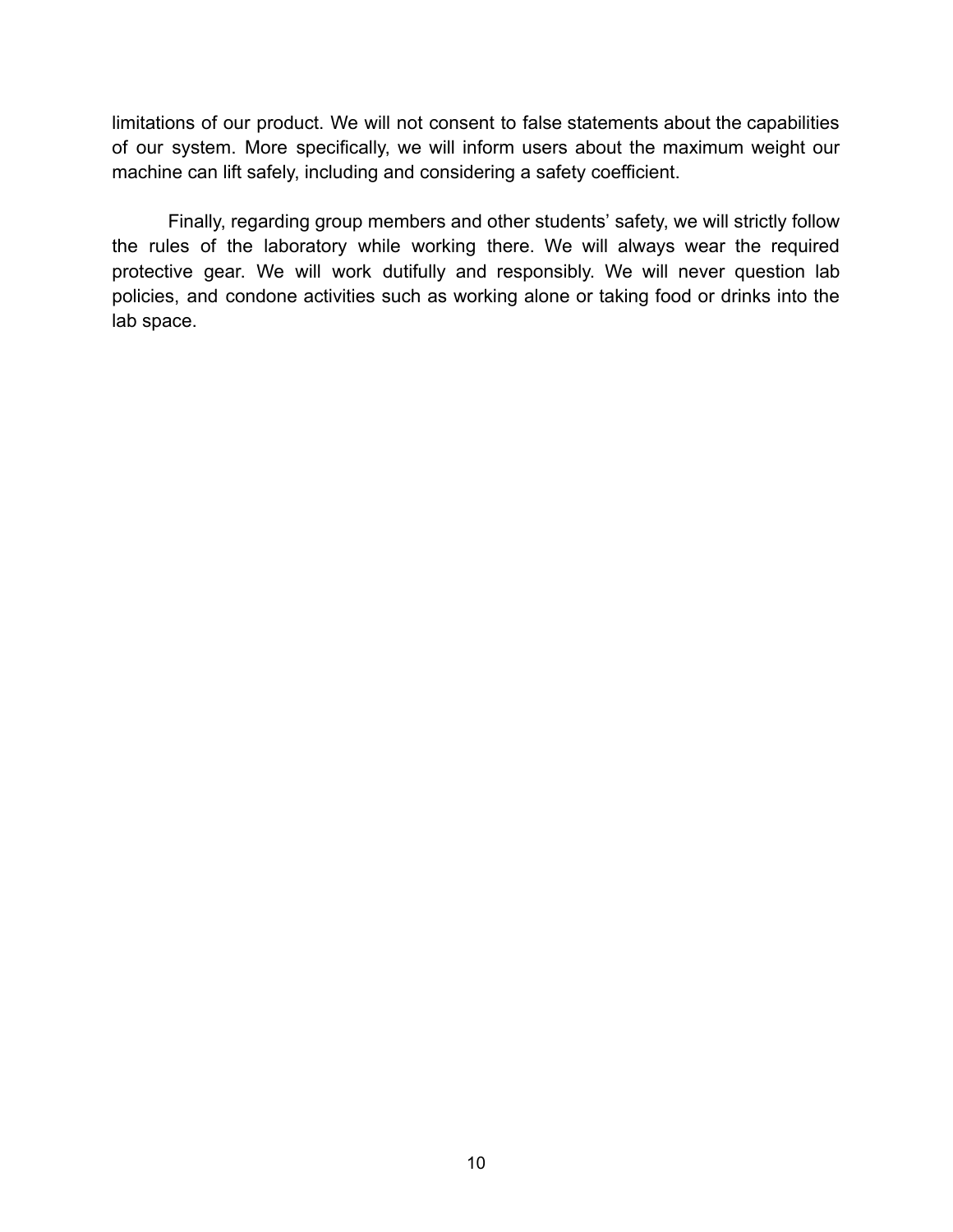# **References**

[1] Victor Bengtsson, Lars Berglund and Ulkira Aasa: "*Narrative review of injuries in powerlifting with special reference to their association to the squat, bench press and deadlift."* Us National Library of Medicine National Institutes of Health, 2018. [https://www.ncbi.nlm.nih.gov/pmc/articles/PMC6059276/#:~:text=Earlier%20studies%20](https://www.ncbi.nlm.nih.gov/pmc/articles/PMC6059276/#:~:text=Earlier%20studies%20that%20have%20reported,12%25%E2%80%9331%25%20to%20the) [that%20have%20reported,12%25%E2%80%9331%25%20to%20the](https://www.ncbi.nlm.nih.gov/pmc/articles/PMC6059276/#:~:text=Earlier%20studies%20that%20have%20reported,12%25%E2%80%9331%25%20to%20the)

[2] Winnie Ngo "*Experimental Modeling and Control of Pneumatic Cylinders for Robotic Applications*."

<http://msoe.s3.amazonaws.com/files/resources/winnie-final-report.pdf>

[3] Sharp GP2Y0A710YK0F Long Range IR Distance Sensor on Acroname Online Store.

<https://acroname.com/store/long-range-distance-sensor-r316-gp2y0a710yk#specs>

[4] FlexiForce A301 Sensor on Tekscan Online Store. <https://www.tekscan.com/products-solutions/force-sensors/a301>

[5] *IEEE Code of Ethics*. Adopted by the IEEE Board of Directors 2020. <https://www.ieee.org/about/corporate/governance/p7-8.html>

[6] *ACM Code of Ethics and Professional Conduct.* Developed by the ACM Code 2018 Task Force

<https://www.acm.org/code-of-ethics>

[7] Mohammad Al Yami, Roger I Grosvenor, Paul Prickett: "A microcontroller-based approach to monitoring pneumatic actuators" <https://hal.archives-ouvertes.fr/hal-00580107/document>

[8] IRM-10-5 AC-DC Converter in DigiKey

[https://www.digikey.com/en/products/detail/mean-well-usa-inc/IRM-10-5/7704657?utm\\_](https://www.digikey.com/en/products/detail/mean-well-usa-inc/IRM-10-5/7704657?utm_adgroup=Converters&utm_source=google&utm_medium=cpc&utm_campaign=Dynamic%20Search_EN_RLSA&utm_term=&utm_content=Converters&gclid=Cj0KCQiAjJOQBhCkARIsAEKMtO3ok6uyPiku32knbdFgyjTdGKLIPzh7EnGRLofoybIXMDns1kHqKQ4aAqAjEALw_wcB) [adgroup=Converters&utm\\_source=google&utm\\_medium=cpc&utm\\_campaign=Dynamic](https://www.digikey.com/en/products/detail/mean-well-usa-inc/IRM-10-5/7704657?utm_adgroup=Converters&utm_source=google&utm_medium=cpc&utm_campaign=Dynamic%20Search_EN_RLSA&utm_term=&utm_content=Converters&gclid=Cj0KCQiAjJOQBhCkARIsAEKMtO3ok6uyPiku32knbdFgyjTdGKLIPzh7EnGRLofoybIXMDns1kHqKQ4aAqAjEALw_wcB) [%20Search\\_EN\\_RLSA&utm\\_term=&utm\\_content=Converters&gclid=Cj0KCQiAjJOQBh](https://www.digikey.com/en/products/detail/mean-well-usa-inc/IRM-10-5/7704657?utm_adgroup=Converters&utm_source=google&utm_medium=cpc&utm_campaign=Dynamic%20Search_EN_RLSA&utm_term=&utm_content=Converters&gclid=Cj0KCQiAjJOQBhCkARIsAEKMtO3ok6uyPiku32knbdFgyjTdGKLIPzh7EnGRLofoybIXMDns1kHqKQ4aAqAjEALw_wcB) [CkARIsAEKMtO3ok6uyPiku32knbdFgyjTdGKLIPzh7EnGRLofoybIXMDns1kHqKQ4aAq](https://www.digikey.com/en/products/detail/mean-well-usa-inc/IRM-10-5/7704657?utm_adgroup=Converters&utm_source=google&utm_medium=cpc&utm_campaign=Dynamic%20Search_EN_RLSA&utm_term=&utm_content=Converters&gclid=Cj0KCQiAjJOQBhCkARIsAEKMtO3ok6uyPiku32knbdFgyjTdGKLIPzh7EnGRLofoybIXMDns1kHqKQ4aAqAjEALw_wcB) [AjEALw\\_wcB](https://www.digikey.com/en/products/detail/mean-well-usa-inc/IRM-10-5/7704657?utm_adgroup=Converters&utm_source=google&utm_medium=cpc&utm_campaign=Dynamic%20Search_EN_RLSA&utm_term=&utm_content=Converters&gclid=Cj0KCQiAjJOQBhCkARIsAEKMtO3ok6uyPiku32knbdFgyjTdGKLIPzh7EnGRLofoybIXMDns1kHqKQ4aAqAjEALw_wcB)

[9] LT3467/LT3467A Boost Converter DataSheet from Linear <https://www.analog.com/media/en/technical-documentation/data-sheets/3467afe.pdf>